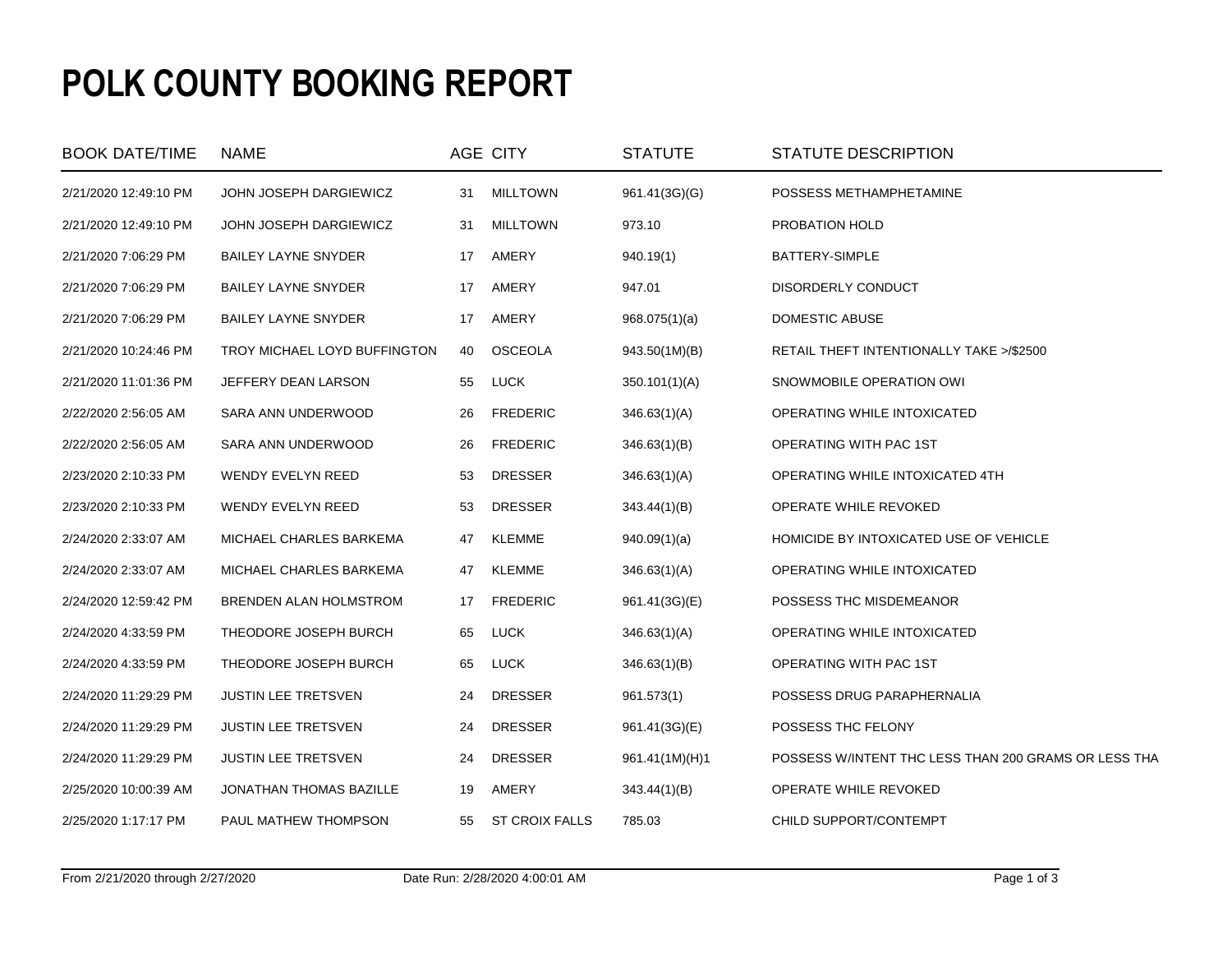| <b>BOOK DATE/TIME</b> | NAME                     |    | AGE CITY              | STATUTE        | STATUTE DESCRIPTION                                |
|-----------------------|--------------------------|----|-----------------------|----------------|----------------------------------------------------|
| 2/25/2020 10:53:08 PM | CHRISTINA MARIE SCHROEDL | 37 | <b>CENTURIA</b>       | 996            | OUT OF COUNTY WARRANT                              |
| 2/26/2020 7:23:58 AM  | <b>KEVIN LEE BRAHS</b>   | 48 | <b>ANOKA</b>          | 961.41(3G)(G)  | POSSESS METHAMPHETAMINE                            |
| 2/26/2020 7:23:58 AM  | <b>KEVIN LEE BRAHS</b>   | 48 | <b>ANOKA</b>          | 961.573(1)     | POSSESS DRUG PARAPHERNALIA                         |
| 2/26/2020 7:23:58 AM  | KEVIN LEE BRAHS          | 48 | <b>ANOKA</b>          | 996            | OUT OF COUNTY WARRANT                              |
| 2/26/2020 7:23:58 AM  | <b>KEVIN LEE BRAHS</b>   | 48 | <b>ANOKA</b>          | 961.41(3G)(E)  | POSSESS THC MISDEMEANOR                            |
| 2/26/2020 8:54:03 AM  | SHELBY SUE OBRIEN        | 24 | <b>SIREN</b>          | 961.41(3G)(G)  | POSSESS METHAMPHETAMINE                            |
| 2/26/2020 8:54:03 AM  | SHELBY SUE OBRIEN        | 24 | <b>SIREN</b>          | 973.10         | PROBATION HOLD                                     |
| 2/26/2020 10:47:48 AM | TROY ROBERT MONSON       | 42 | <b>CLEAR LAKE</b>     | 973.10         | PROBATION HOLD                                     |
| 2/26/2020 10:56:38 AM | TRYN DELON JOHNSON       | 64 | <b>ST CROIX FALLS</b> | 961.42(1)      | KEEPER OF A DRUG HOUSE OR CAR                      |
| 2/26/2020 10:56:38 AM | TRYN DELON JOHNSON       | 64 | <b>ST CROIX FALLS</b> | 961.41(3G)(G)  | POSSESS METHAMPHETAMINE                            |
| 2/26/2020 10:56:38 AM | TRYN DELON JOHNSON       | 64 | <b>ST CROIX FALLS</b> | 961.573(1)     | POSSESS DRUG PARAPHERNALIA                         |
| 2/26/2020 11:07:43 AM | SCOTT CHRISTIAN HANESTAD | 48 | <b>COTTAGE GROVE</b>  | 961.41(3G)(G)  | POSSESS METHAMPHETAMINE                            |
| 2/26/2020 11:16:24 AM | CHANCLEE ELIZABETH KEMPF | 35 | <b>ST CROIX FALLS</b> | 961.41(3G)(E)  | POSSESS THC MISDEMEANOR                            |
| 2/26/2020 11:16:24 AM | CHANCLEE ELIZABETH KEMPF | 35 | <b>ST CROIX FALLS</b> | 946.49(1)(b)   | BAIL JUMPING-FELONY                                |
| 2/26/2020 11:16:24 AM | CHANCLEE ELIZABETH KEMPF | 35 | <b>ST CROIX FALLS</b> | 961.573(1)     | POSSESS DRUG PARAPHERNALIA                         |
| 2/26/2020 12:24:14 PM | NATHAN SCOTT KAMMERUD    | 35 | <b>MILLTOWN</b>       | 961.573(1)     | POSSESS DRUG PARAPHERNALIA                         |
| 2/26/2020 12:24:14 PM | NATHAN SCOTT KAMMERUD    | 35 | <b>MILLTOWN</b>       | 961.41(1M)(E)3 | POSSESS W/INTENT PCP, METHCATHINONE OR AMPHETAMINE |
| 2/26/2020 1:33:22 PM  | HAILEY AMBER ANDERSON    | 41 | <b>ROBERTS</b>        | 973.10         | PROBATION HOLD                                     |
| 2/26/2020 1:33:22 PM  | HAILEY AMBER ANDERSON    | 41 | <b>ROBERTS</b>        | 961.41(1M)(E)3 | POSSESS W/INTENT PCP, METHCATHINONE OR AMPHETAMINE |
| 2/26/2020 1:33:22 PM  | HAILEY AMBER ANDERSON    | 41 | <b>ROBERTS</b>        | 961.573(1)     | POSSESS DRUG PARAPHERNALIA                         |
| 2/26/2020 1:58:26 PM  | AARON LEWIS KOBS         | 44 | <b>NEW RICHMOND</b>   | 961.573(1)     | POSSESS DRUG PARAPHERNALIA                         |
| 2/26/2020 2:22:03 PM  | <b>SCOTT DAVID BALL</b>  | 47 | AMERY                 | 940.19(1)      | BATTERY-SIMPLE                                     |
| 2/26/2020 7:24:12 PM  | MICHELLE LOUISE MOSAY    | 32 | <b>LUCK</b>           | 946.49(1)(b)   | <b>BAIL JUMPING-FELONY</b>                         |
| 2/26/2020 7:41:12 PM  | VANESSA MARIE MOSAY      | 34 | LUCK                  | 946.49(1)(b)   | <b>BAIL JUMPING-FELONY</b>                         |